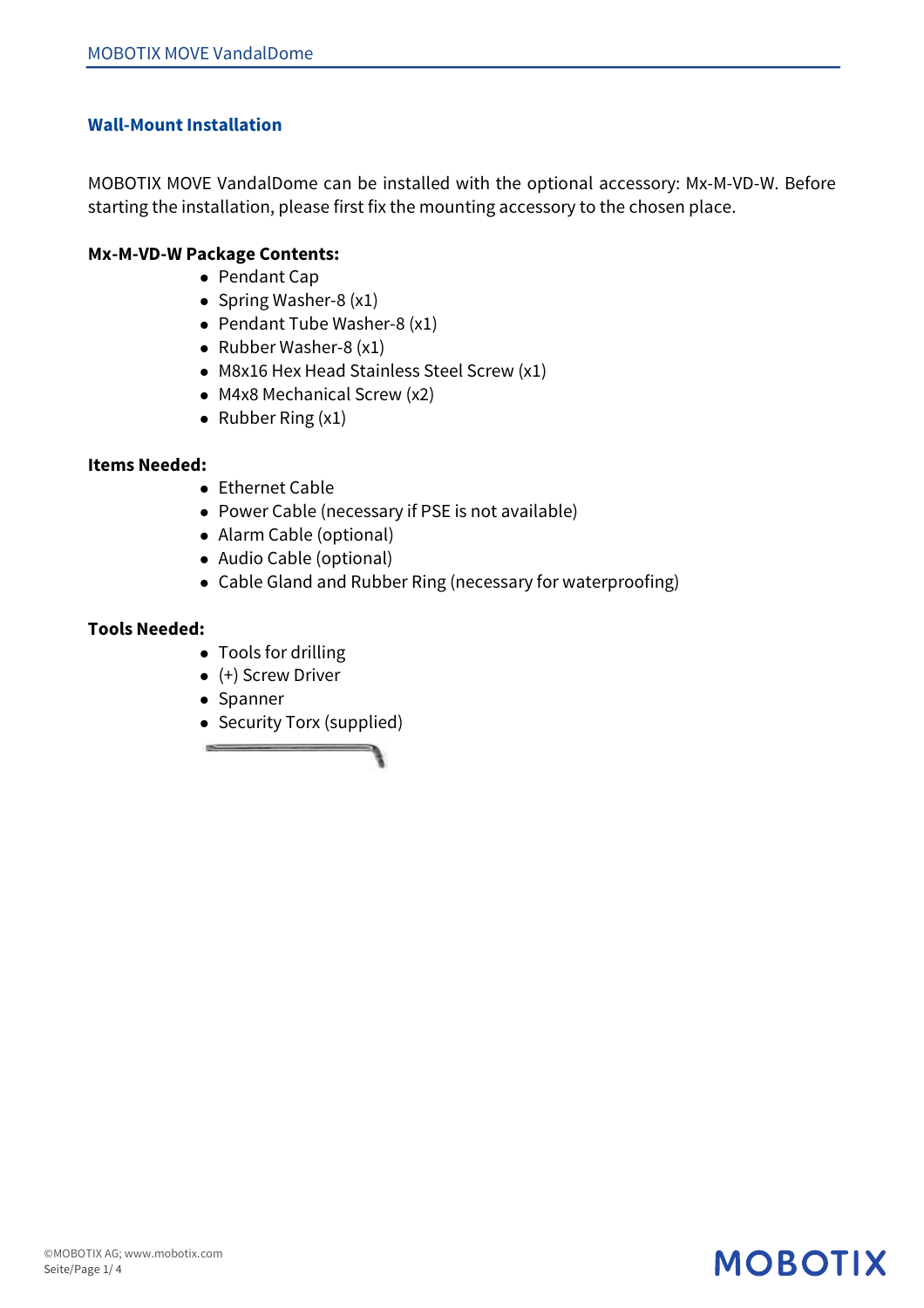©MOBOTIX AG; www.mobotix.com Seite/Page 2/ 4

Follow the steps below to install the VandalDome with the Wall Mount:

**Step 1:** Run the Ethernet cable through the Wall mount. If there are other cables, such as power cable, alarm I/O cable or audio I/O cable, please also insert them through the pendant.

**Step 2:** Insert the other end of the cables through the cable entry hole on the wall. Align the screw holes on the Wall mount with the drilled holes and fasten the four M6 / M7 / M8 self-tapping screws.

**Step 3:** Insert the supplied rubber ring to the cable entry hole of the pendant cap.

**Step 4:** Thread the Ethernet cable and other cables through the pendant cap as shown in the right figure.

**Step 5:** Fix the pendant cap to the Wall mount. Align the screw hole of the joint with the one on the pendent and fasten the pendant cap to the pendant clock-wisely.

**Step 6:** Insert the spring washer-8 followed by the pendant tube washer and the rubber washer-8 to the supplied M8x16 hex head stainless steel screw. Then fasten the screw.



**Cable Entry Hole** 

**Rubber Ring** 





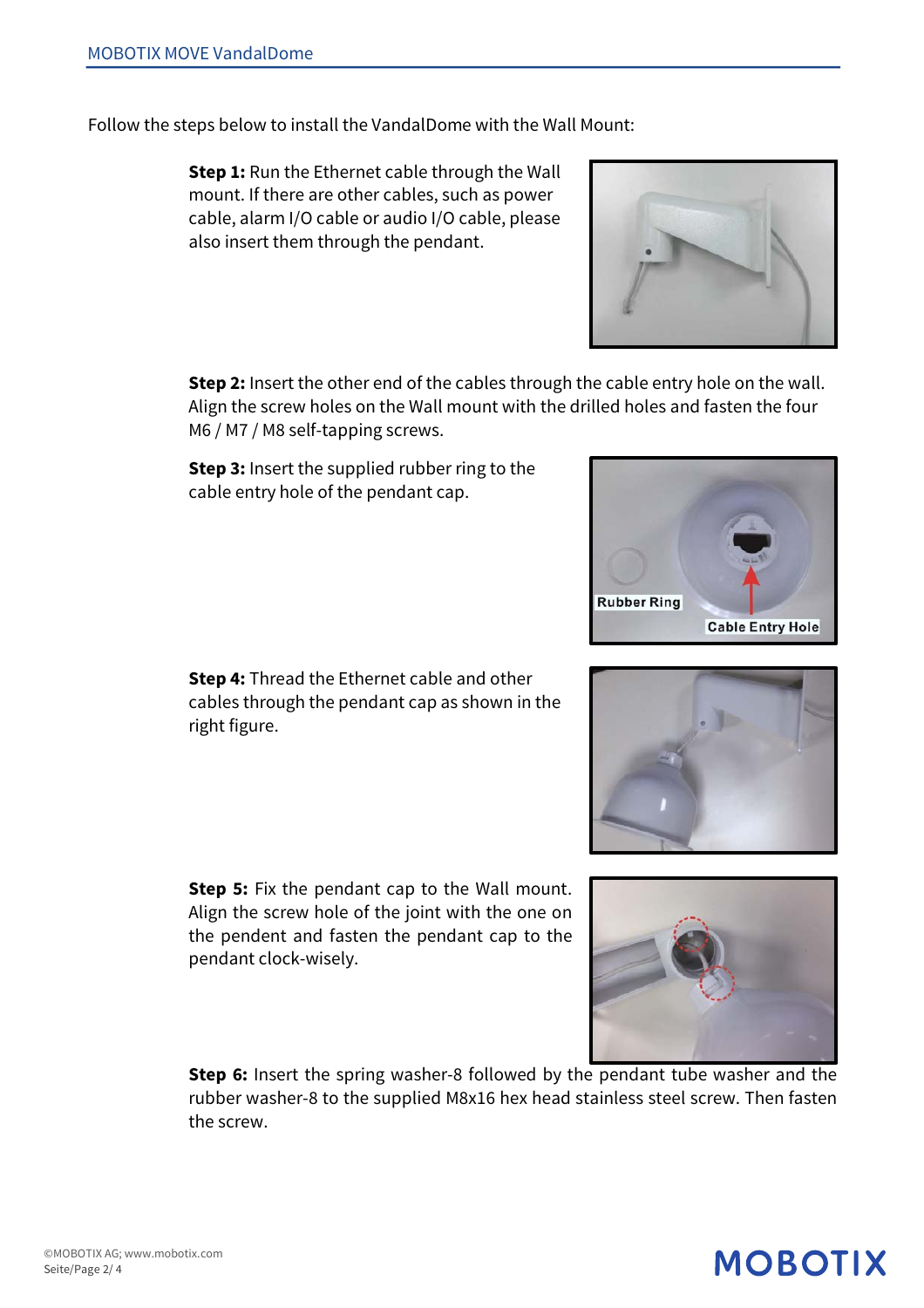**Step 8:** Loosen the thread-lock sealing nut of the cable gland. Then thread the Ethernet cable through the sealing nut and the gland body. If there are other cables, such as power cable, alarm I/O cable or audio I/O cable, please also insert them through the sealing nut and the gland body.

**Step 9:** Loosen the two security screws indicated in the right figure with the supplied security torx and open the dome cover.

**Step 10:** Run the cable through the cable gland and the back conduit entry of the camera housing. Connect the Ethernet cable to the RJ-45 connector of the camera. Fasten the gland body to the back conduit entry. Then tighten the thread-lock sealing nut to the gland body with a spanner. If necessary, seal the end of the threadlock sealing nut with silicon.





**MOBOTIX**